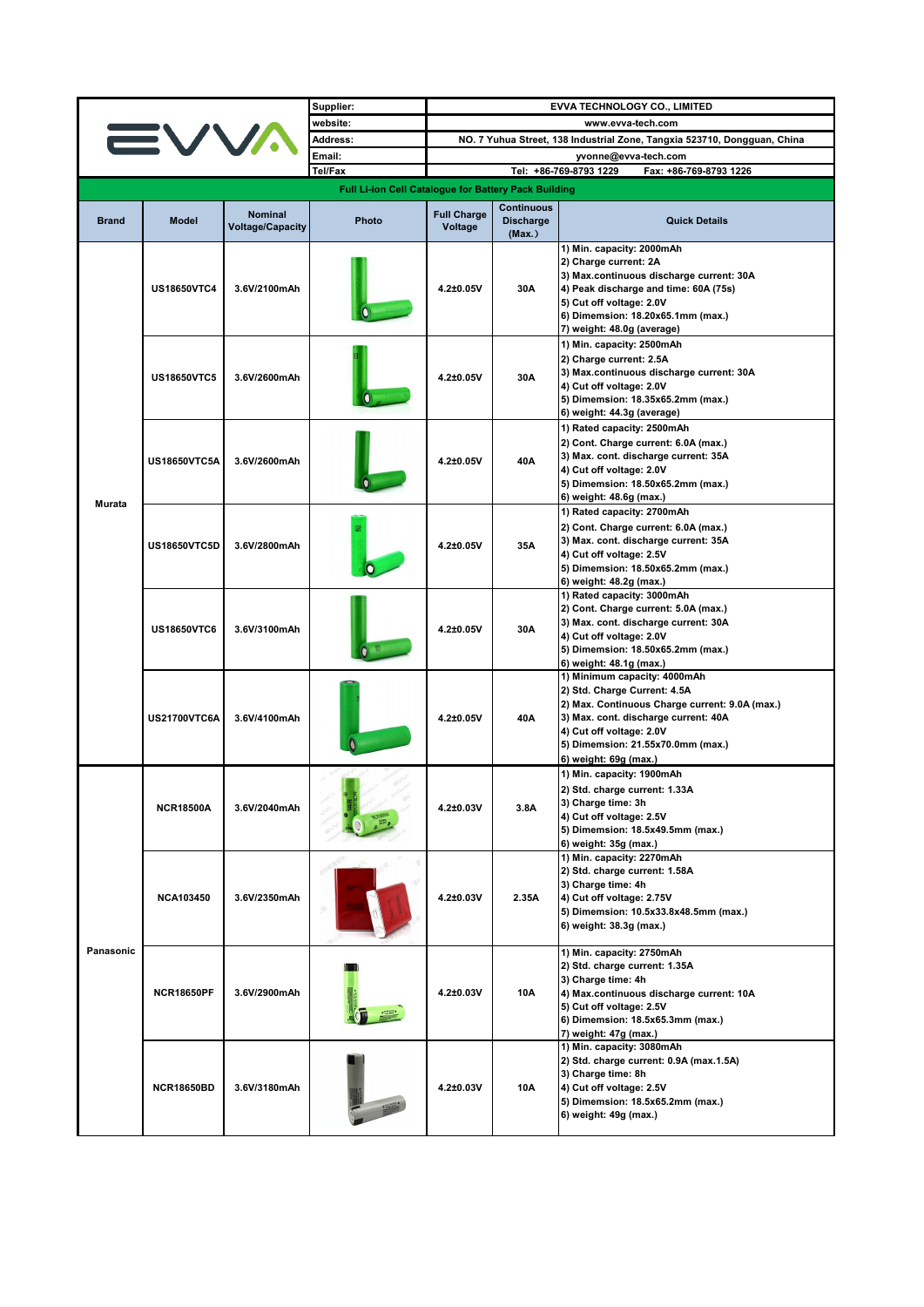| Panasonic | <b>NCR18650B</b>  | 3.6V/3400mAh  | 4.2±0.03V       | 4.87A     | 1) Min. capacity: 3250mAh<br>2) Std. charge current: 1.625A<br>3) Charge time: 4h<br>4) Cut off voltage: 2.5V<br>5) Dimemsion: 18.5x65.1mm (max.)<br>6) weight: 48.5g (max.)                                                              |  |
|-----------|-------------------|---------------|-----------------|-----------|-------------------------------------------------------------------------------------------------------------------------------------------------------------------------------------------------------------------------------------------|--|
|           | <b>UR14500AC</b>  | 3.7V/840mAh   | 4.2±0.05V       | 1.68A     | 1) Min. capacity: 800mAh<br>2) Std. charge current: 0.8A<br>3) Charge time: 2.5h<br>4) Cut off voltage: 2.5V<br>5) Dimemsion: 13.9x45.2mm (max.)<br>6) weight: 20g (max.)                                                                 |  |
|           | UF553450Z         | 3.7V/1200mAh  | 4.2±0.05V       | 1.2A      | 1) Min. capacity: 1150mAh<br>2) Std. charge current: 1.15A<br>3) Charge time: 3h<br>4) Cut off voltage: 2.5V<br>5) Dimemsion: 33.85x5.55x49.8mm (max.)<br>6) weight: 22.3g (max.)                                                         |  |
|           | <b>UR18650ZY</b>  | 3.7V/2600mAh  | 4.2±0.05V       | <b>5A</b> | 1) Min. capacity: 2500mAh<br>2) Std. charge current: 1.75A<br>3) Charge time: 3h<br>4) Cut off voltage: 2.5V<br>5) Dimemsion: 18.6x65.0mm (max.)<br>6) weight: 48g (max.)                                                                 |  |
| Sanyo     | <b>UR18650NSX</b> | 3.7V/2600mAh  | 4.2±0.05V       | 20A       | 1) Min. capacity: 2500mAh<br>2) Std. charge current: 1.75A<br>3) Charge time: 3h<br>4) Cut off voltage: 2.5V<br>5) Dimemsion: 18.5x65.3mm (max.)<br>6) weight: 45.8g                                                                      |  |
|           | <b>NCR18650GA</b> | 3.6V/3500mAh  | 4.2±0.03V       | 10A       | 1) Min. capacity: 3350mAh<br>2) Std. charge current: 1.475A<br>3) Charge time: 4.5h<br>4) Cut off voltage: 2.5V<br>5) Dimemsion: 18.5x65.3mm (max.)<br>6) weight: 48g (max.)                                                              |  |
|           | <b>NCR20700B</b>  | 3.6V/4250mAh  | 4.20V           | 15A       | 1) Min. capacity: 4050mAh<br>2) Std. charge current: 2.0A<br>3) Charge time: 3.0h<br>4) Cut off voltage: 2.5V<br>5) Dimemsion: 20.35x70.3mm (max.)<br>6) weight: 63g (max.)                                                               |  |
|           | <b>NCR2070C</b>   | 3.6V/3620mAh  | 4.2±0.03V       | 30A       | 1) Min. capacity: 3500mAh<br>2) Std. charge current: 2.45A<br>3) Charge time: 3h<br>4) Cut off voltage: 2.5V<br>5) Dimemsion: 20.4x70.3mm (max.)<br>6) weight: 62g (max.)                                                                 |  |
|           | INR18650-25R      | 3.6V/2500mAh  | 4.2±0.05V       | 20A       | 1) Min. capacity: 2500mAh<br>2) Charge current: 1.25A (3h)<br>3) Max. charge current: 2.5A (1h)<br>4) Max.continuous discharge current: 20A<br>5) Cut off voltage: 2.5V<br>6) Dimemsion: (D)18.4x (H) 65.0mm<br>7) weight: 45g (max.)     |  |
| Samsung   | ICR18650-26J      | 3.7V/2600mAh  | $4.2 \pm 0.05V$ | 5.2A      | 1) Min. capacity: 2550mAh<br>2) Charge current: 1.3A (3h)<br>3) Max. charge current: 2.6A (2.5h)<br>4) Max.continuous discharge current: 5.2A<br>5) Cut off voltage: 2.75V<br>6) Dimemsion: (D)18.4x (H) 65.0mm<br>7) weight: 47g (max.)  |  |
|           | INR18650-29E      | 3.65V/2900mAh | 4.2±0.05V       | 10A       | 1) Min. capacity: 2750mAh<br>2) Charge current: 1.375A (3h)<br>3) Max. charge current: 2.75A (2.5h)<br>4) Max.continuous discharge current: 10A<br>5) Cut off voltage: 2.5V<br>6) Dimemsion: (D)18.4x (H) 65.0mm<br>7) weight: 45g (max.) |  |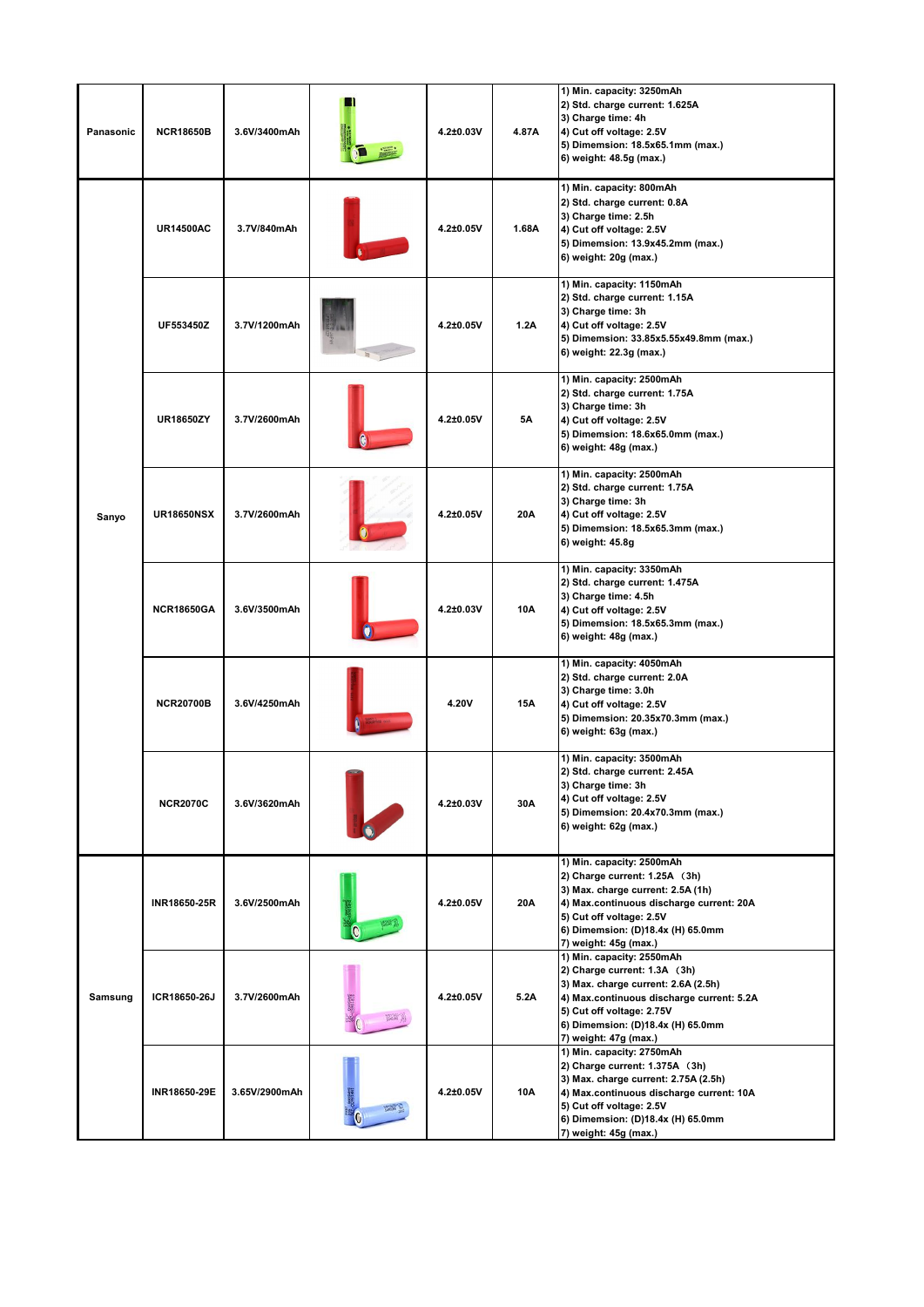|                | INR18650-30Q6       | 3.6V/3000mAh  | 4.2±0.05V  | 30A       | 1) Min. capacity: 3000mAh<br>2) Charge current: 1.5A (3h)<br>3) Max. charge current: 4A (70min)<br>4) Max.continuous discharge current: 15A<br>5) Cut off voltage: 2.5V<br>6) Dimemsion: (D)18.4x (H) 65.0mm<br>7) weight: 48g (max.)         |  |
|----------------|---------------------|---------------|------------|-----------|-----------------------------------------------------------------------------------------------------------------------------------------------------------------------------------------------------------------------------------------------|--|
|                | INR18650-32E        | 3.65V/3200mAh | 4.2±0.05V  | 6.2A      | 1) Min. capacity: 3100mAh<br>2) Charge current: 1.55A (4h)<br>3) Max. charge current: 3.1A<br>4) Max. discharge current: 9.3A<br>5) Cut off voltage: 2.5V<br>6) Dimemsion: (D)18.44x (H) 65.2mm<br>7) weight: 50g (max.)                      |  |
|                | INR18650-35E        | 3.6V/3500mAh  | 4.2V       | <b>8A</b> | 1) Min. capacity: 3350mAh<br>2) Charge current: 1.7A (4h)<br>3) Max. charge current: 2.0A<br>4) Max.continuous discharge current: 8A<br>5) Cut off voltage: 2.65V<br>6) Dimemsion: (D)18.55x (H) 65.25mm<br>7) weight: 50g (max.)             |  |
| Samsung        | INR21700-30T        | 3.6V/3000mAh  | 4.2V       | 35A       | 1) Min. capacity: 2900mAh<br>2) Charge current: 1.5A (130min)<br>3) Max. charge current: 4.0A (60min)<br>4) Max.continuous discharge current: 35A<br>5) Cut off voltage: 2.5V<br>6) Dimemsion: (D)21.22x (H) 70.30mm<br>7) weight: 70g (max.) |  |
|                | INR21700-40T        | 3.6V/4000mAh  | 4.2V       | 35A       | 1) Min. capacity: 3900mAh<br>2) Charge current: 2A (180min)<br>3) Max. charge current: 6A (70min)<br>4) Max.continuous discharge current: 35A<br>5) Cut off voltage: 2.5V<br>6) Dimemsion: (D)21.22x (H) 70.30mm<br>7) weight: 70g (max.)     |  |
|                | INR21700-50E        | 3.6V/5000mAh  | 4.2V       | 10A       | 1) Min. capacity: 4900mAh<br>2) Charge current: 2.45A (3h)<br>3) Max. charge current: 4.90A<br>4) Max.continuous discharge current: 9.8A<br>5) Cut off voltage: 2.50V<br>6) Dimemsion: (D)20.25x (H) 70.80mm<br>7) weight: 69g (max.)         |  |
|                | <b>INR18650 MF2</b> | 3.6V/2200mAh  | 4.2V       | 10A       | 1) Min. capacity: 2100mAh<br>2) Charge current: 1.05A<br>3) Max. charge current: 2.1A<br>4) Max.continuous discharge current: 10A<br>5) Cut off voltage: 2.75V<br>6) Dimemsion: (D)18.4x (H) 65.2mm<br>7) weight: 44g (max.)                  |  |
|                | <b>INR18650 M26</b> | 3.65V/2600mAh | 4.2±0.05V  | 10A       | 1) Min. capacity: 2600mAh<br>2) Charge current: 1.25A<br>3) Max. charge current: 2.5A<br>4) Max.continuous discharge current: 10A<br>5) Cut off voltage: 2.75V<br>6) Dimemsion: (D)18.4x (H) 65.2mm<br>7) weight: 44g (max.)                  |  |
| <b>LG Chem</b> | ICR18650B4          | 3.6V/2600mAh  | 4.2V       | <b>5A</b> | 1) Min. capacity: 2500mAh<br>2) Charge current: 1.25A<br>3) Max. charge current: 2.5A<br>4) Max.continuous discharge current: 5A<br>5) Cut off voltage: 2.75V<br>6) Dimemsion: (D)18.4x (H) 65.5mm<br>7) weight: 47g (max.)                   |  |
|                | ICR18650E1          | 3.75V/3200mAh | 4.35±0.05V | 4.65A     | 1) Min. capacity: 3200mAh<br>2) Charge current: 1.55A<br>3) Max. charge current: 2.17A<br>4) Max.continuous discharge current: 4.65A<br>5) Cut off voltage: 2.75V<br>6) Dimemsion: (D)18.4x (H) 65.05mm<br>7) weight: 49g (max.)              |  |
|                | <b>INR18650MH1</b>  | 3.67V/3200mAh | 4.2±0.05V  | 10A       | 1) Min. capacity: 3100mAh<br>2) Charge current: 1.55A<br>3) Max. charge current: 3.1A<br>4) Max.continuous discharge current: 10A<br>5) Cut off voltage: 2.75V<br>6) Dimemsion: (D)18.5x (H) 65.15mm<br>7) weight: 49g (max.)                 |  |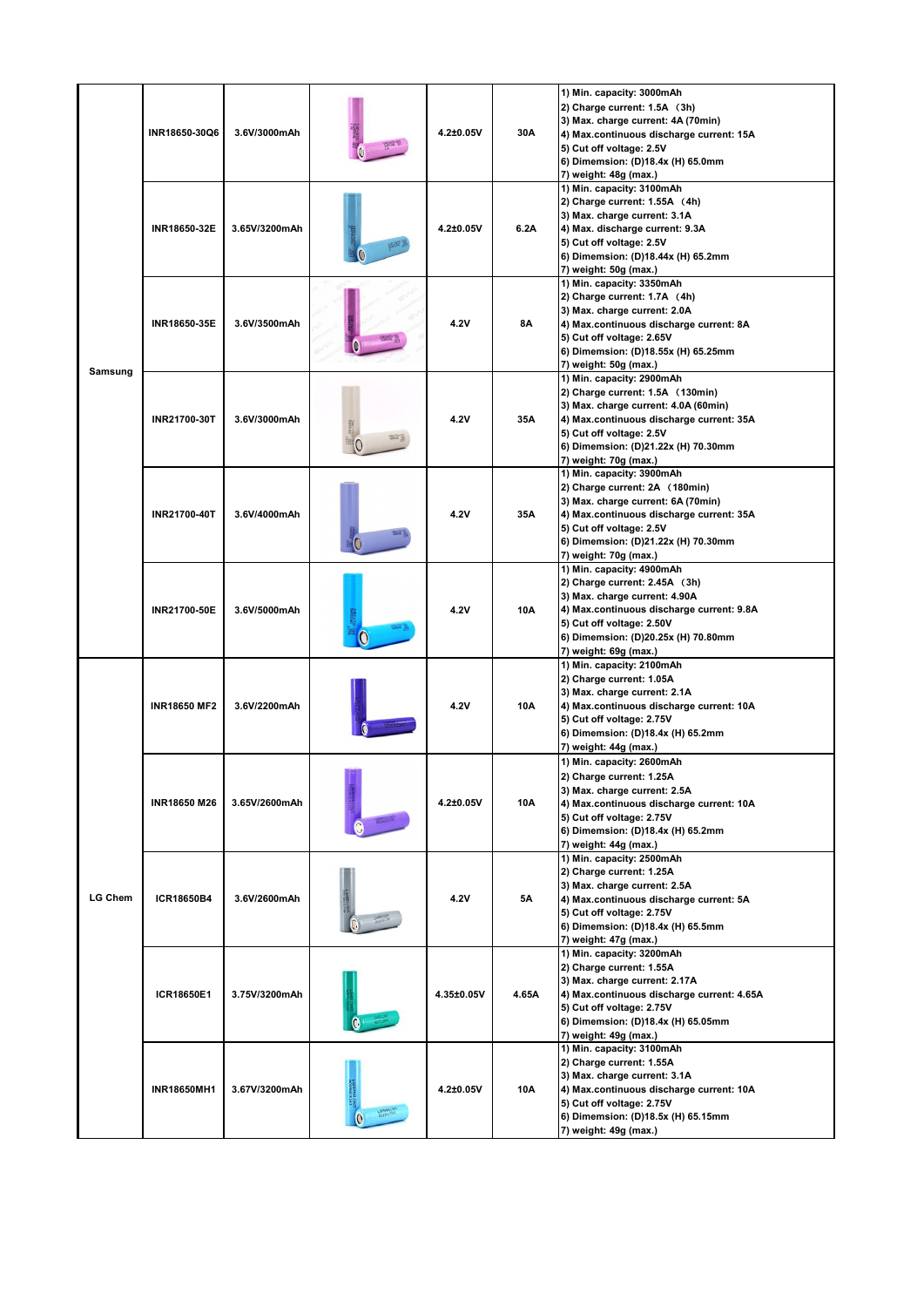|                | <b>INR18650 MJ1</b> | 3.635V/3500mAh |                                                     | 4.2±0.05V | 10A | 1) Min. capacity: 3400mAh<br>2) Charge current: 1.7A<br>3) Max. charge current: 3.4A<br>4) Max.continuous discharge current: 10A<br>5) Cut off voltage: 2.5V<br>6) Dimemsion: (D)18.5x (H) 65.2mm<br>7) weight: 49g (max.)                            |
|----------------|---------------------|----------------|-----------------------------------------------------|-----------|-----|-------------------------------------------------------------------------------------------------------------------------------------------------------------------------------------------------------------------------------------------------------|
| <b>LG Chem</b> | 18650HG2            | 3.7V/3000mAh   |                                                     | 4.2±0.05V | 20A | 1) Min. capacity: 3000mAh<br>2) Charge current: 1.5A<br>3) Max. charge current: 4A<br>4) Max.continuous discharge current: 20A<br>5) Cut off voltage: 2.5V<br>6) Dimemsion: (D)18.5x (H) 65.2mm<br>7) weight: 47g (max.)                              |
|                | INR21700-M50T       | 3.63V/5000mAh  |                                                     | 4.2±0.05V | 15A | 1) Min. capacity: 3000mAh<br>2) Charge current: 1.45A<br>3) Max. charge current: 3.4A<br>4) Max.continuous discharge current: 15A<br>5) Cut off voltage: 2.5V<br>6) Dimemsion: (D)21.1x (H) 70.15mm<br>7) weight: 69.5g (max.)                        |
|                | INR18650-P26A       | 3.6V/2600mAh   | 國語<br><b>MA-1850-P26A</b><br>+ RULLOID 087 21830 01 | 4.2±0.05V | 35A | 1) Ambient Temperature: -40~60dgC (discharge)<br>2) Charge current: 2.6A (std.)<br>3) Max. charge current: 6.0A<br>4) Max.continuous discharge current: 35A<br>5) Cut off voltage: 2.5V<br>6) Dimemsion: (D)18.6x (H) 65.2mm<br>7) weight: 50g (max.) |
| <b>Molicel</b> | INR18650-P28A       | 3.6V/2800mAh   | <b>100 + NOL108L 093 273</b>                        | 4.2±0.05V | 35A | 1) Ambient Temperature: -40~60dgC (discharge)<br>2) Charge current: 2.8A (std.)<br>3) Max. charge current: 6.0A<br>4) Max.continuous discharge current: 35A<br>5) Cut off voltage: 2.5V<br>6) Dimemsion: (D)18.6x (H) 65.2mm<br>7) weight: 46g (typ.) |
|                | INR21700-P42A       | 3.6V/4200mAh   | $100-2175$                                          | 4.2±0.05V | 45A | 1) Min. capacity: 4000mAh<br>2) Charge current: 4.2A (std.)<br>3) Ambient Temperature: -40~60dgC (discharge)<br>4) Max.continuous discharge current: 35A<br>5) Cut off voltage: 2.5V<br>6) Dimemsion: (D)21.7x (H)70.2mm<br>7) weight: 67g (typ.)     |
|                | <b>IMR18350</b>     | 3.6V/1200mAh   |                                                     | 4.2V      | 10A | 1) Min. capacity: 1100mAh<br>2) Charge current: 0.5A std, 1.1A max.<br>3) Max.continuous discharge current: 10A<br>4) Max. pulse discharge: 15A<br>5) Cut off voltage: 2.5V<br>6) Dimemsion: (D)18.2x (H) 35.0mm<br>7) weight: 24g (max.)             |
| Vappower       | IMR18650-25         | 3.7V/2500mAh   |                                                     | 4.2V      | 35A | 1) Min. capacity: 2500mAh<br>2) Charge current: 1.25A<br>3) Max.continuous discharge current: 35A<br>4) Max. pulse discharge: 50A<br>5) Cut off voltage: 2.5V<br>6) Dimemsion: (D)18.5x (H) 65.2mm<br>7) weight: 48g (max.)                           |
|                | IMR18650-26         | 3.7V/2600mAh   |                                                     | 4.2V      | 40A | 1) Min. capacity: 2500mAh<br>2) Charge current: 2.5A<br>3) Max. discharge current: 40A<br>4) Max. pulse discharge: 60A<br>5) Cut off voltage: 2.5V<br>6) Dimemsion: (D)18.5x (H) 65.2mm<br>7) weight: 47g (max.)                                      |
|                | IMR18650-30         | 3.7V/3000mAh   |                                                     | 4.2V      | 30A | 1) Min. capacity: 3000mAh<br>2) Charge current: 1.5A<br>3) Max.continuous discharge current: 30A<br>4) Max. pulse discharge: 50A<br>5) Cut off voltage: 2.5V<br>6) Dimemsion: (D)18.5x (H) 65.2mm<br>7) weight: 47g (max.)                            |
|                | <b>INR20700A</b>    | 3.7V/3000mAh   |                                                     | 4.2V      | 35A | 1) Min. capacity: 2850mAh<br>2) Charge current: 1.5A<br>3) Max.continuous discharge current: 35A<br>4) Max. pulse discharge: 50A<br>5) Cut off voltage: 2.5V<br>6) Dimemsion: (D)20.5x (H) 70.0mm<br>7) weight: 60g (max.)                            |